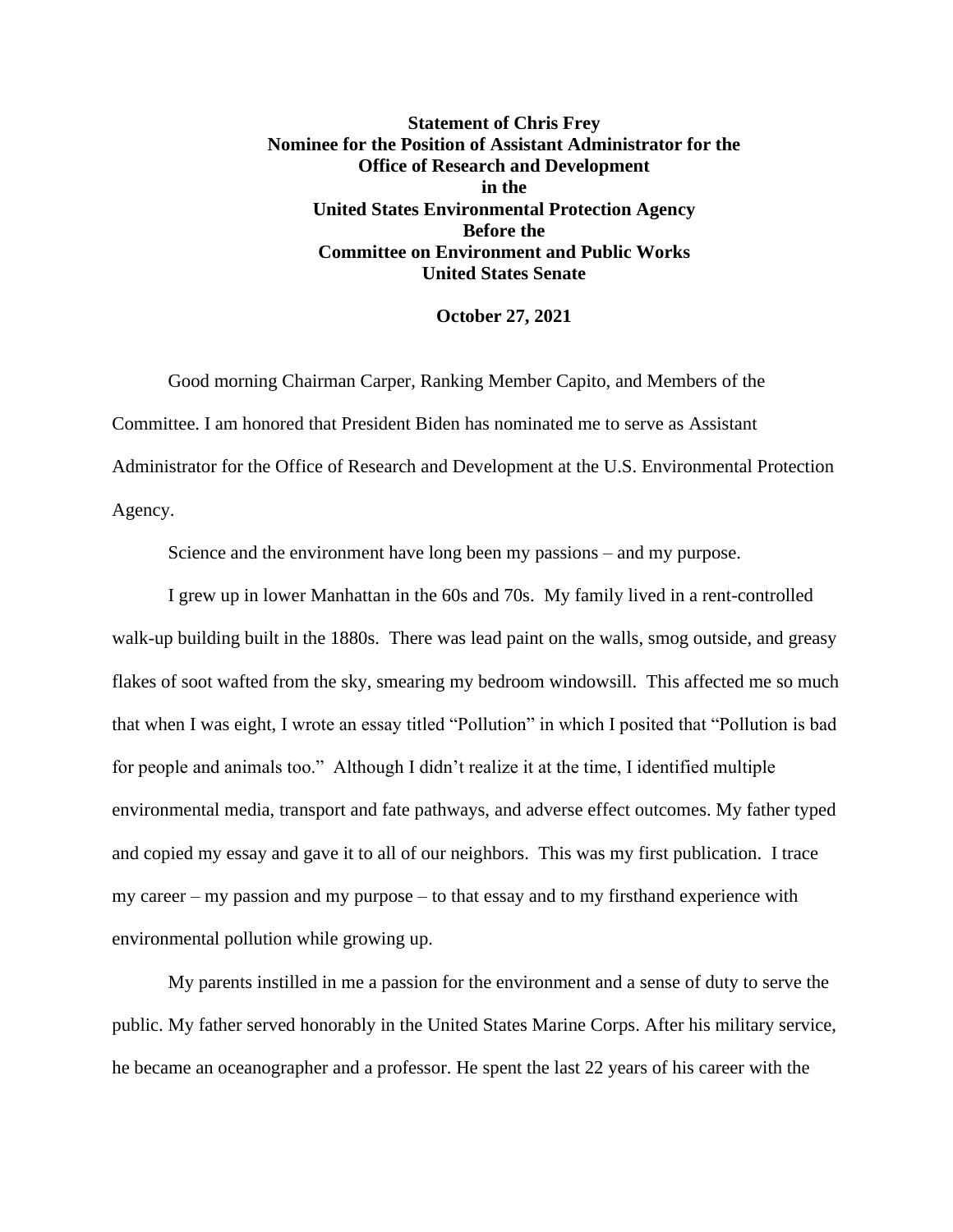National Oceanic and Atmospheric Administration. He now rests at Arlington National Cemetery.

My mother's passion was art. She was a painter and a writer. Her last book was a novel about dolphins, for which she conducted extensive research. Although not rich in a material sense, she had enormous wealth of spirit. She taught me to listen to many different voices, understand how things work, and collaborate with others to find solutions.

With my parents teaching me the value of listening, observation, and public service  $-i\dot{\tau}$ 's no surprise that I found my way to environmental science and engineering.

During summers in college, I worked as a civilian engineering aid for the U.S. Army and U.S. Navy. These experiences were some of my earliest appreciating the practical application science has in our everyday life. I conducted quality assurance tests on an adsorbent used to scrub carbon dioxide inside submarines. The lab science I was doing was keeping our servicemembers safe. Seeing the direct impact that science has in protecting people - I was hooked.

I have been privileged to have spent most of my career in academia, including 27 years at North Carolina State University. While there, I researched how to improve the efficiency and reduce the emissions and cost of coal-fired power plants. I helped governments and industry develop cost-effective solutions for emissions prevention. I researched improved quantitative uncertainty methods for exposure and risk assessment. My research has also focused on measuring and modeling real-world emissions from vehicles and human exposure to air pollution. My research has helped inform a wide variety of decisions – from improving traffic signal timing that reduces vehicle emissions to selection of ambient air quality standards taking into account uncertainties in health risk assessment.